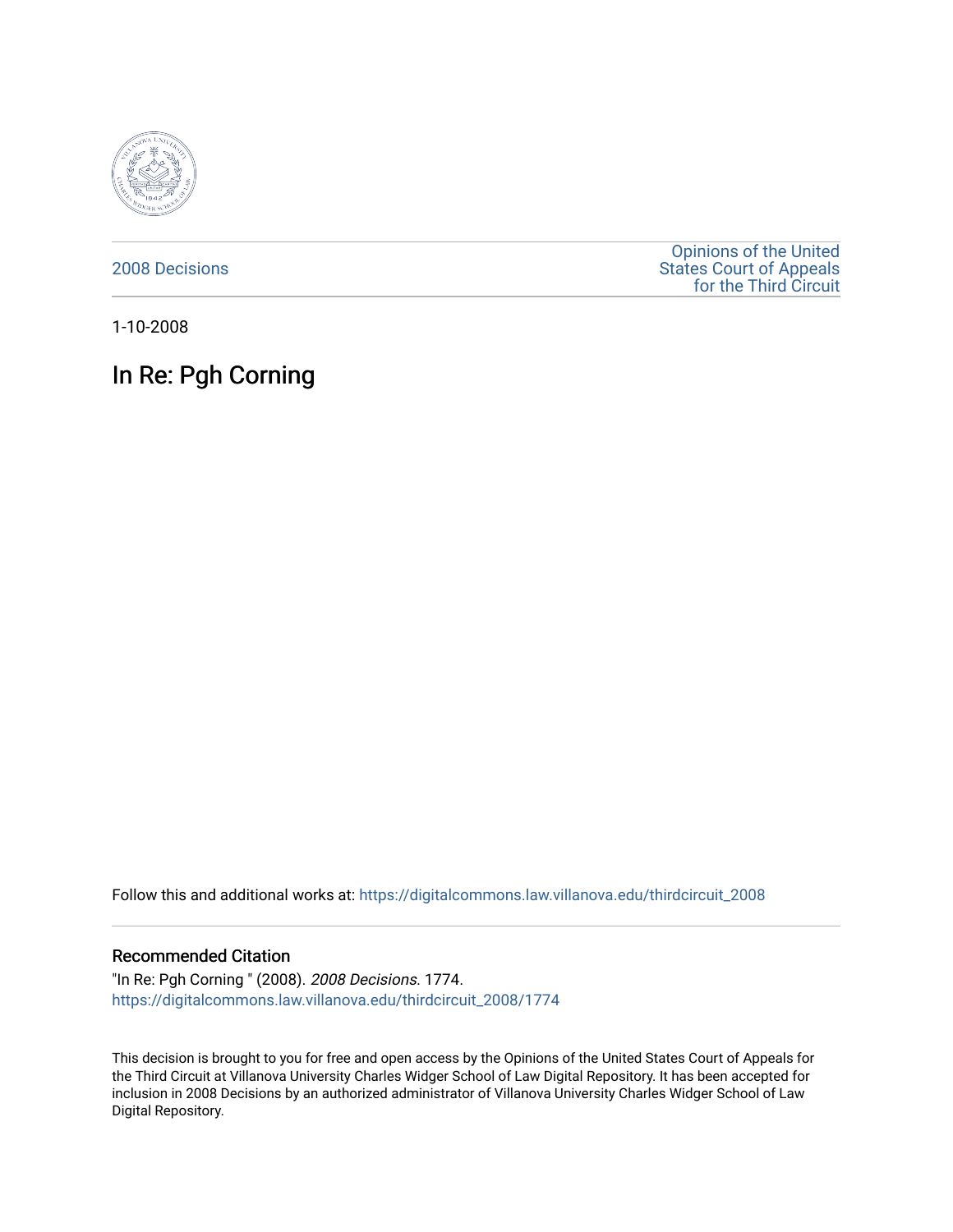#### NOT PRECEDENTIAL

# UNITED STATES COURT OF APPEALS FOR THE THIRD CIRCUIT

l

 $\overline{a}$ 

l

l

l

No. 05-4781

# IN RE: PITTSBURGH CORNING CORPORATION

MT. MCKINLEY INSURANCE COMPANY, f/k/a Gilbraltar Casualty Company; EVEREST REINSURANCE COMPANY, f/k/a Prudential Reinsurance Company, Appellants

Appeal from the United States District Court for the Western District of Pennsylvania (D.C. Civil No. 04-cv-01814) District Judge: Honorable Joy F. Conti

Argued October 31, 2007

Before: RENDELL and NYGAARD, Circuit Judges, and VANASKIE\*, District Judge.

(Filed: January 10, 2008)

James R. Walker Manion, McDonough & Lucas 600 Grant Street Suite 1414 Pittsburgh, PA 15219

 $\overline{a}$ 

\*Honorable Thomas I. Vanaskie, Judge of the United States District Court for the Middle District of Pennsylvania, sitting by designation. David P. McClain **[ARGUED]**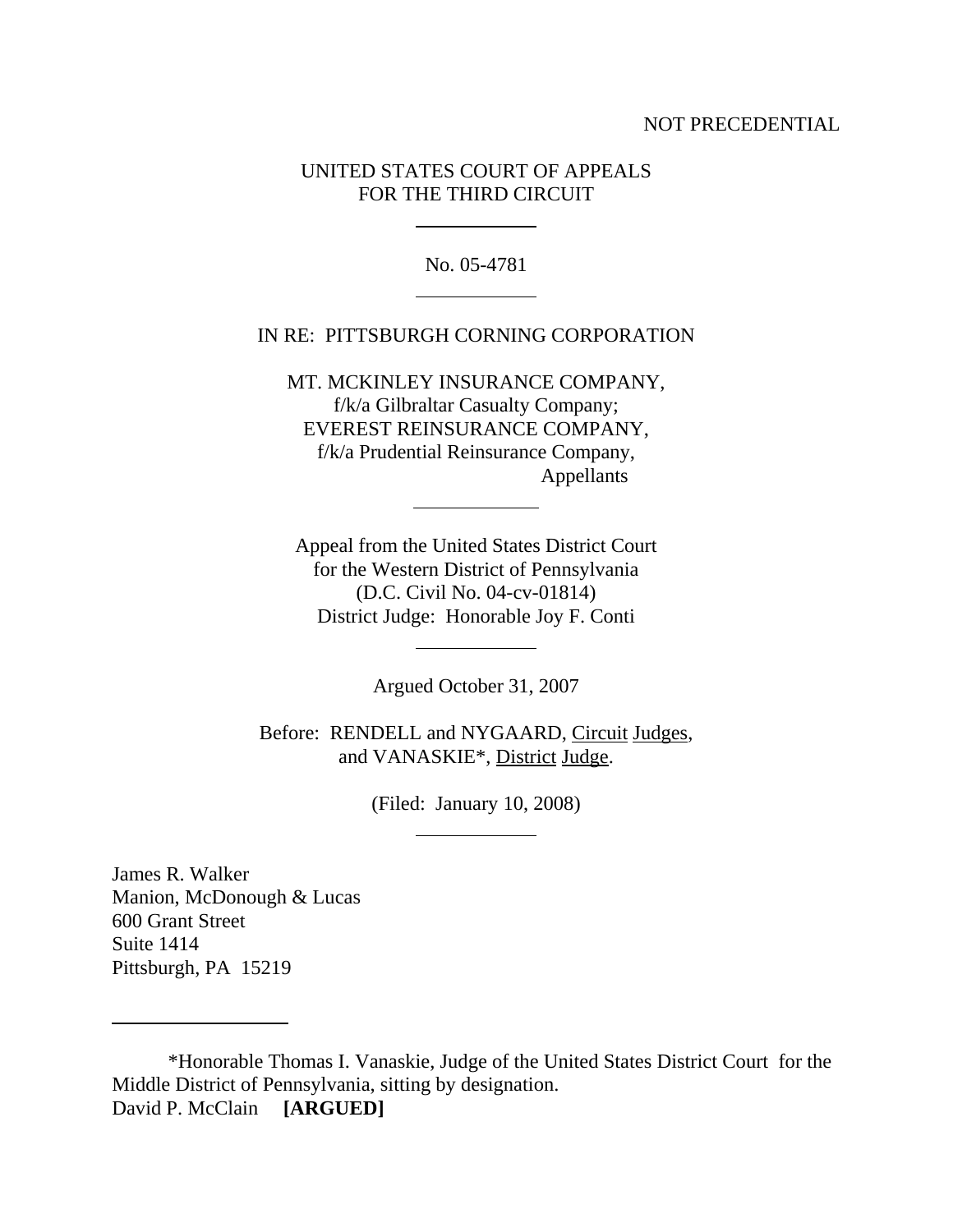McClain & Patchin 711 Louisiana Street Suite 3100 Houston, TX 77002

Kenneth L. Cannon, II Durham Jones & Pinegar 111 East Broadway, Suite 900 Salt Lake City, UT 84111  *Counsel for Appellants*

David Ziegler **[ARGUED]** Reed Smith 435 Sixth Avenue Pittsburgh, PA 15219 *Counsel for Appellee In Re: Pittsburgh Corning Corp.*

Michael A. Shiner Tucker Arensberg 1500 One PPG Place Pittsburgh, PA 15222 *Counsel for Appellee London Market Ins.*

Sander L. Esserman **[ARGUED]** Stutzman, Bromberg, Esserman & Plifka 2323 Bryan Street, Suite 2200 Dallas, TX 75201-2689 *Counsel for Appellee Silber Pearlman*

Robert S. Bernstein Bernstein Law Firm 707 Grant Street Suite 2200, Gulf Tower Pittsburgh, PA 15219 *Counsel for Appellee Baron & Budd PC*

Robert Jacobs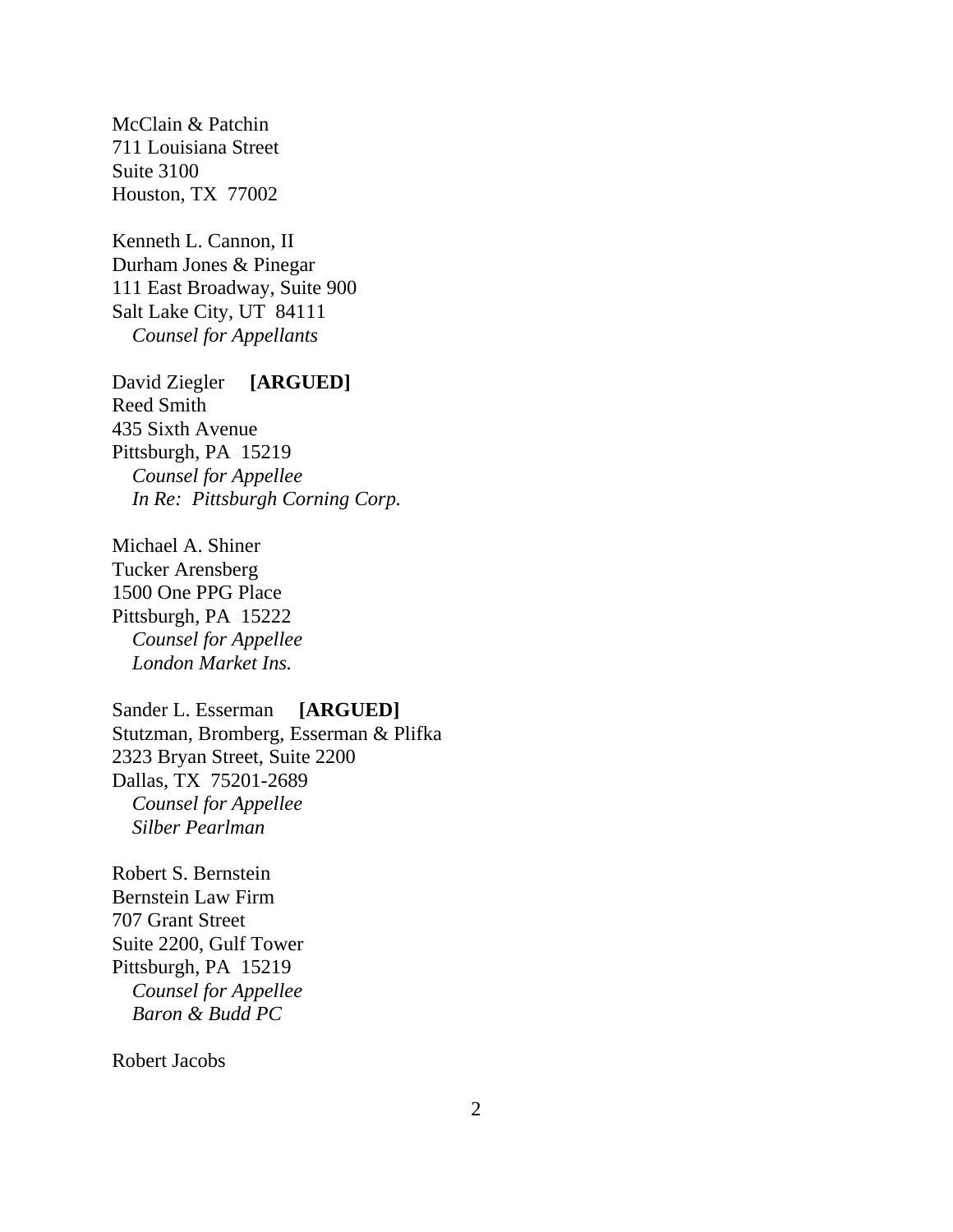Jacobs & Crumplar 2 East 7th Street P.O. Box 1271 Wilmington, DE 19899  *Counsel for Appellee Jacobs & Crumplar PA*

Philip E. Milch Campbell & Levine 330 Grant Street 1700 Grant Building Pittsburgh, PA 15219

Peter V. Lockwood Caplin & Drysdale One Thomas Circle, N,.W. Washington, DC 20005 *Counsel for Appellee Official Committee of Asbestos Claimants of Pittsburgh Corning Corporation*

## OPINION OF THE COURT

RENDELL, *Circuit Judge*.

Appellants Mt. McKinley Insurance Company, Everest Reinsurance Company,

Certain Underwriters at Lloyd's, London, and certain London Market Companies

l

l

(collectively "Appellants") appeal from the District Court's September 27, 2005

Memorandum Order, dismissing their appeal from the Bankruptcy Court's October 22,

2004 Revised Order Requiring Filing of Statements Pursuant to Fed. R. Bankr. P. 2019

("Rule 2019 Order"). The District Court held that Appellants lacked standing to appeal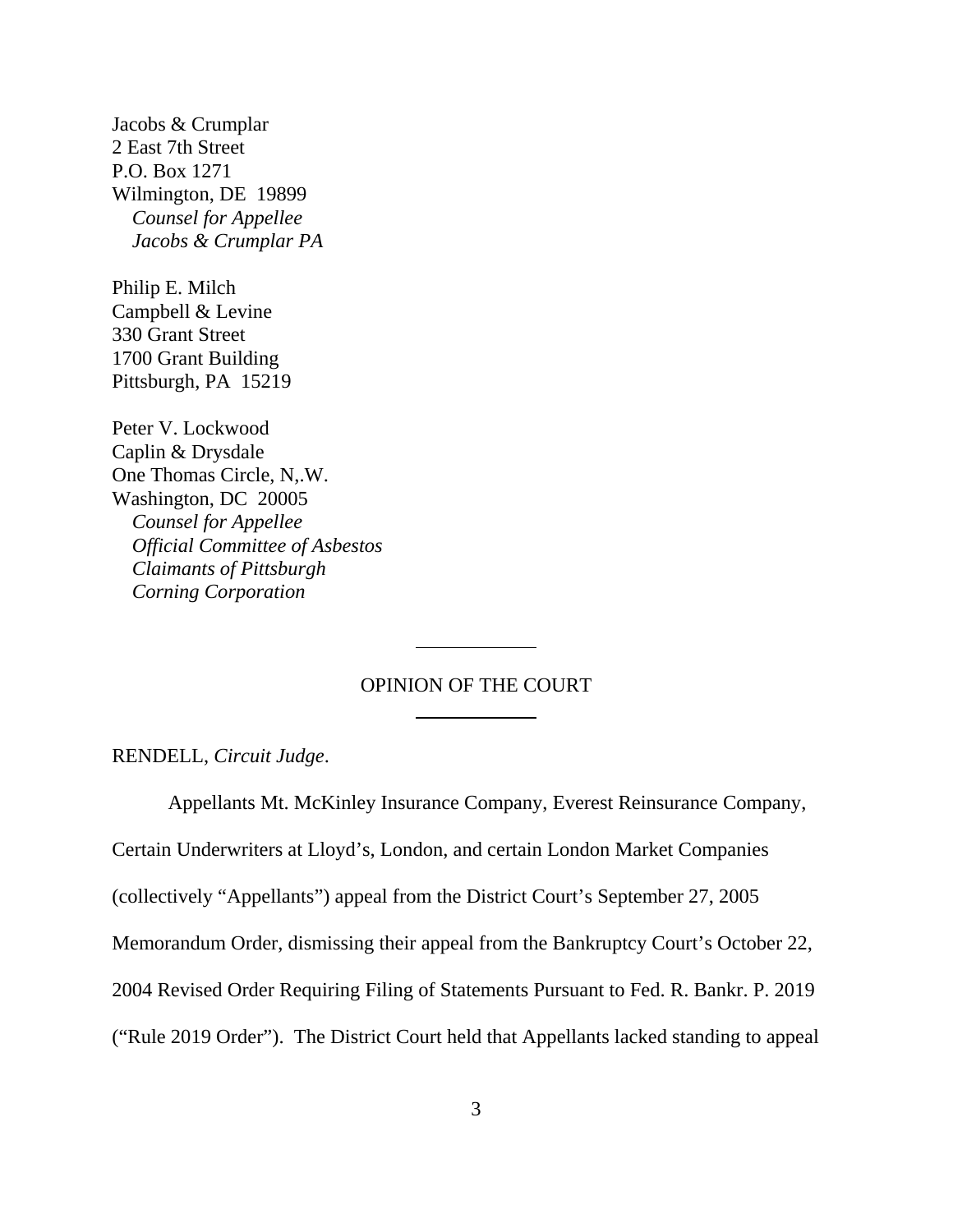the Bankruptcy Court's Rule 2019 Order and, further, that the appeal was not ripe for review. For the reasons stated below, we will affirm.

### **DISCUSSION**<sup>1</sup>

This appeal centers around Bankruptcy Rule of Procedure 2019 ("Rule 2019"), which requires "every entity or committee representing more than one creditor or equity security holder" to file, *inter alia*, "a copy of the instrument, if any, whereby the entity . . . is empowered to act on behalf of creditors." Fed. R. Bankr. P. 2019(a). The Bankruptcy Court fashioned an order that allowed law firms to file "exemplars" of their empowering documents and required anyone who wished to view the Rule 2019 submissions to file a motion with the court to gain permission. Upon appeal to the District Court, Appellants argued that the Bankruptcy Court erred in (1) failing to require strict compliance with Rule 2019 by authorizing the filing of exemplars, as opposed to actual copies, of the relevant empowering documents (hereinafter "strict compliance challenge"), and (2) permitting access to the Rule 2019 submissions only upon motion and order of the court (hereinafter "access challenge").<sup>2</sup> Pittsburgh Corning Corporation, the Official

<sup>&</sup>lt;sup>1</sup>The facts underlying this dispute were well catalogued by the District Court in its September 27, 2005 Memorandum Order. *See In re Pittsburgh Corning Corp.*, No. 2:04 cv-01814, slip. op. at 1-8 (W.D. Pa. Sept. 27, 2005) ("Dist. Ct. Op."). As we write for the benefit of the parties alone, we include only those facts necessary for the disposition of this appeal. Our resolution of the issues was aided not only by a review of the record, briefs, and case law, but also by oral argument.

<sup>&</sup>lt;sup>2</sup>We note that Appellants are not creditors of the Debtor and do not hold equity interests in the Debtor.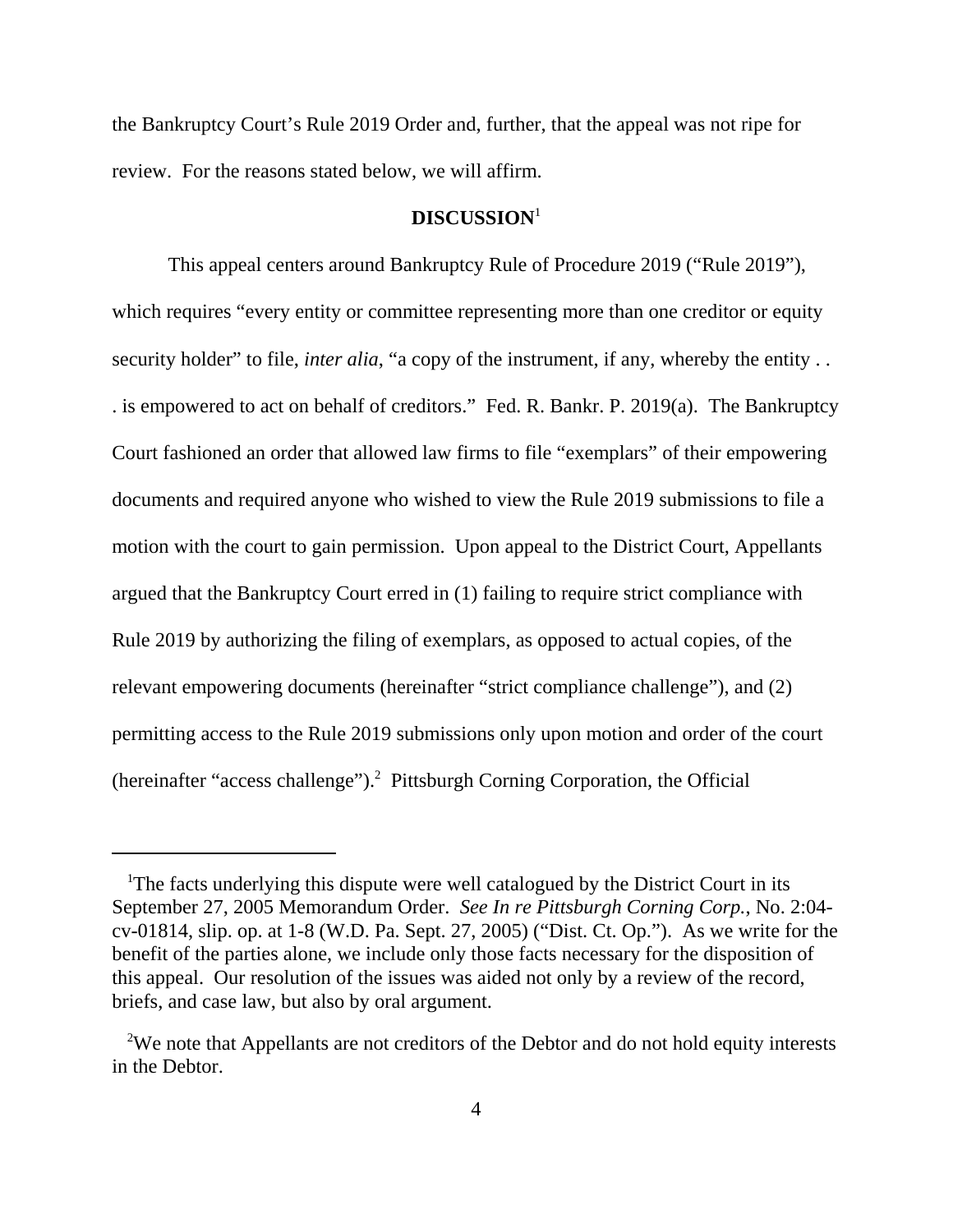Committee of Asbestos Creditors, the Future Claimant's Representative, Baron & Budd, P.C., and Silber Pearlman LLP (collectively "Appellees") filed briefs in opposition.

On September 27, 2005, the District Court dismissed the appeal, holding that (1) Appellants lacked "aggrieved persons" standing to assert their access challenge, as they had "not yet sought access or been denied access" to the Rule 2019 submissions, Dist. Ct. Op. at 17; and (2) in the alternative, the matter itself was not ripe for review. The District Court failed, however, to address Appellants' strict compliance challenge.

Because we find no error in the District Court's resolution of Appellants' access challenge, we will discuss it no further here. Thus, the only issue that remains is whether Appellants can pursue their strict compliance challenge. This involves a determination as to whether they are "persons aggrieved" vis a vis the non-access related aspects of the Bankruptcy Court's Rule 2019 Order.<sup>3</sup> We hold that they are not.

In order to have standing to appeal in the bankruptcy context, a party must meet

<sup>&</sup>lt;sup>3</sup>While "[o]ur review of ripeness and standing determinations is plenary," *Presbytery of N.J. of Orthodox Presbyterian Church v. Florio*, 40 F.3d 1454, 1462 (3d Cir. 1994), the question of whether someone is a "person aggrieved" is normally one of fact for the district court, reviewed for clear error, *In re Combustion Engineering, Inc.*, 391 F.3d 190, 214 (3d Cir. 2004).

Though the District Court did not make a "persons aggrieved" finding with respect to Appellants' strict compliance challenge, because the record contains the requisite facts, we find it proper to supplement the "persons aggrieved" finding, *ab initio*, on appeal. *See In re Dykes*, 10 F.3d 184, 188 (3d Cir. 1993) ("Because the relevant facts and necessary evidence are clearly before us and not in dispute, we consider it proper to address the issue ourselves."). Were we to determine, however, that Appellants have standing to move forward with the remaining aspect of their appeal, we would remand to the District Court for consideration on the merits.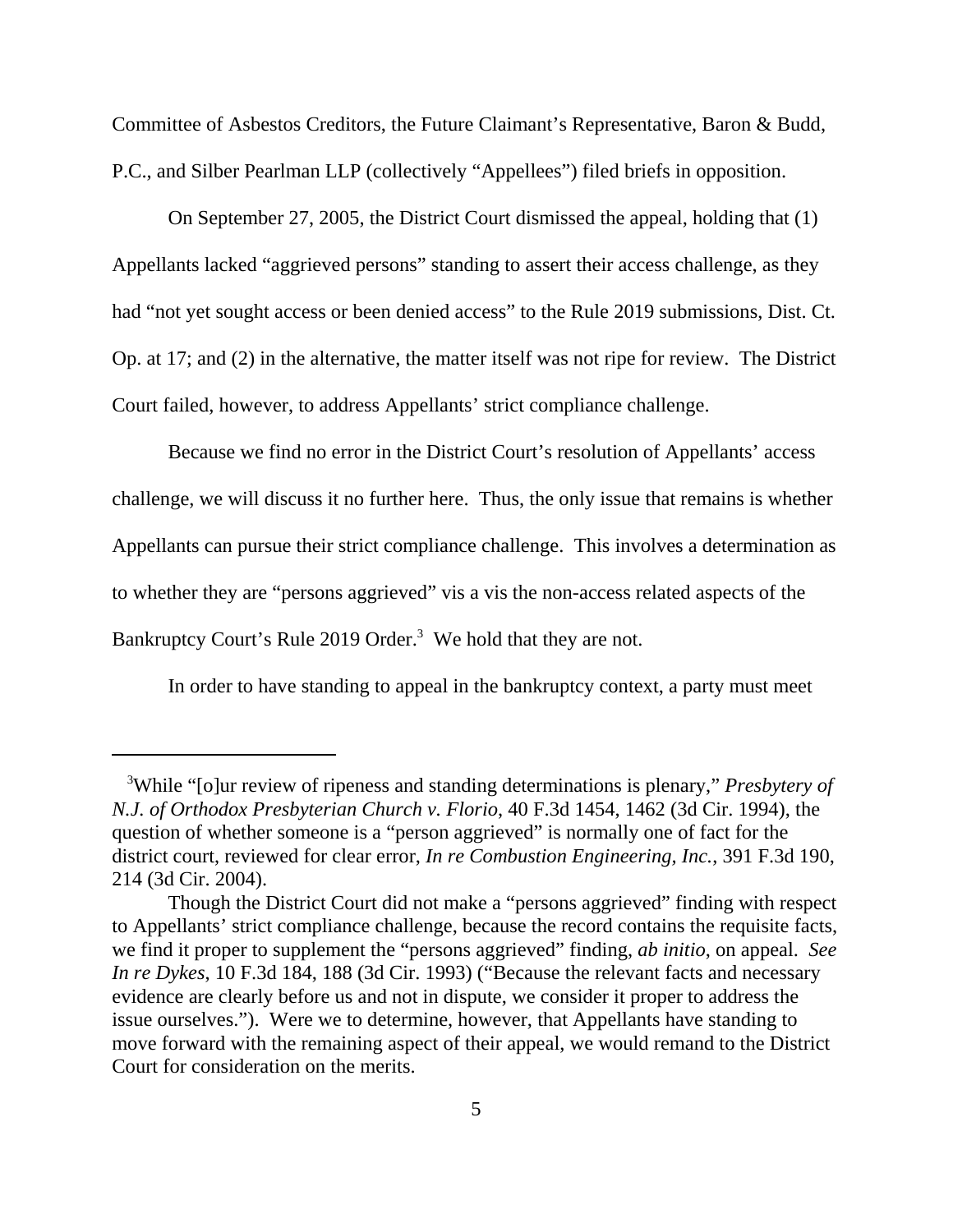the "persons aggrieved" test. *See, e.g.*, *Dykes*, 10 F.3d at 187. According to our precedent, "[l]itigants are 'persons aggrieved' if the [challenged bankruptcy] order diminishes their property, increases their burdens, or impairs their rights."<sup>4</sup> *Id.* "This restrictive approach to bankruptcy appellate standing contrasts with the broad right of participation in the early stages of a bankruptcy proceeding." *Combustion Eng'g*, 391 F.3d at 214 n.21. Thus, while it may have been—and continue to be—appropriate for Appellants to participate in the underlying bankruptcy proceedings, they are nonetheless without standing to appeal from the Rule 2019 Order unless they can show that they are directly and adversely affected by that order. *See id.* at 215 ("[W]e have denied standing to parties involved in bankruptcy proceedings 'who, even though they may be exposed to some potential harm incident to the bankruptcy court's order, are not 'directly affected' by that order.'" (quoting *Travelers*, 45 F.3d at 741)). We hold that they are not so affected.

Appellants simply have not explained how the Rule 2019 Order—the only order from which they appeal—directly aggrieves them. Though they vaguely argue that the Rule 2019 Order limits their rights "by preventing them from obtaining information that

<sup>&</sup>lt;sup>4</sup>"Originally set forth in the Bankruptcy Act of 1898, the 'persons aggrieved' test now exists as a prudential standing requirement that limits bankruptcy appeals to persons whose rights or interests are directly and adversely affected pecuniarily by an order or decree of the bankruptcy court." *In re Combustion Eng'g, Inc.*, 391 F.3d at 214 (internal footnotes and quotation marks omitted)). The "persons aggrieved" standing requirement in the bankruptcy appellate context is more restrictive than Article III standing, which "need not be financial and need only be 'fairly traceable' to the alleged illegal action." *Travelers Ins. Co. v. H.K. Porter Co.*, 45 F.3d 737, 741 (3d Cir. 1995) (citation omitted).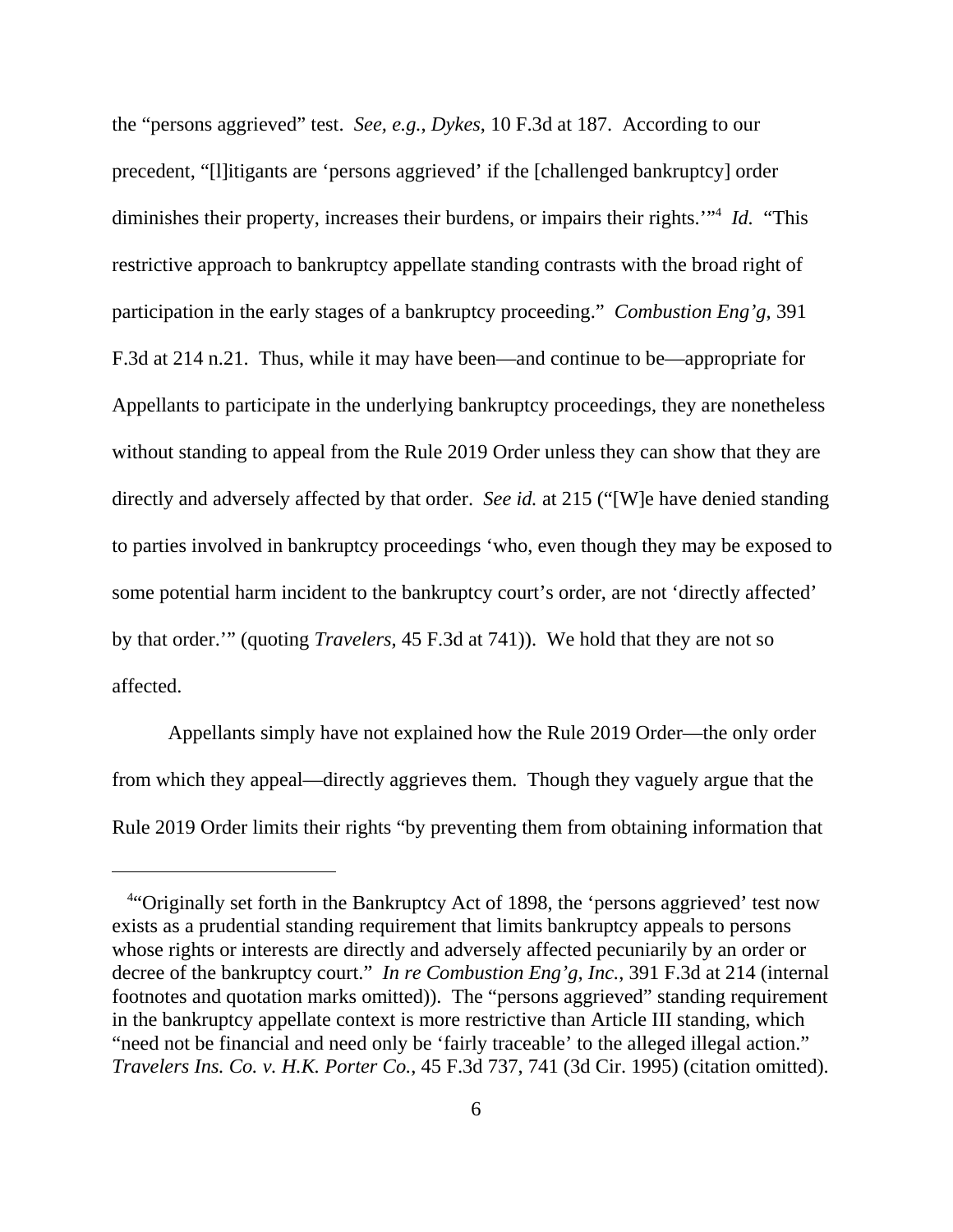could reveal unethical procedures or conflicts of interests on the part of plaintiffs' lawyers" (Appellants' Br. 36), Appellants merely speculate that there are any unethical procedures or conflicts of interest to reveal.<sup>5</sup> They do not point us to even one actual ethical violation or conflict of interest extant in the filings and have failed to investigate these issues so as to support their contention.<sup>6</sup>

Appellants also lodge what appears to be a collateral attack on the Plan itself, alleging that "the Plan seeks to prejudice Appellants" (Appellants' Br. 3) and that, if confirmed, the Plan "would strip Appellants of their contractual right to investigate and withhold payment of . . . improper or even fraudulent asbestos claims" (*id.* at 2). As Appellants are well aware, this is not the appropriate time, nor the appropriate avenue, for

 <sup>5</sup> Appellants contend that, were they to have access to the Rule 2019 disclosures *and* were those disclosures to uncover fraud and/or a conflict of interest, Appellants would have a basis upon which to invalidate the ballots voted on the Second Amended Plan of Reorganization ("the Plan") or to sanction offending counsel. While we express no opinion as to whether Appellants would have "aggrieved persons" standing to challenge these orders, we note that no appeal has been taken from: (1) the Bankruptcy Court's May 11, 2004 order, denying the Certain Underwriters at Lloyd's London and Certain London Market Insurers' Motion to Determine Standing or in the Alternative to Intervene, insofar as it alleged standing and/or intervention regarding the ballots of the Plan; and (2) the Bankruptcy Court's November 2, 2004 order, denying the Certain Underwriters at Lloyd's London and Certain London Market Insurers' request to invalidate ballots for failure to comply with Rule 2019 and denying, without prejudice, their request for sanctions for failure to comply with Rule 2019.

 <sup>6</sup> For this reason, this case is distinguishable from *In re Congoleum*, 426 F.3d 675 (3d Cir. 2005)—upon which Appellants so heavily rely—as the facts necessary to find that an actual conflict of interest existed had already been developed and left no room for speculation.